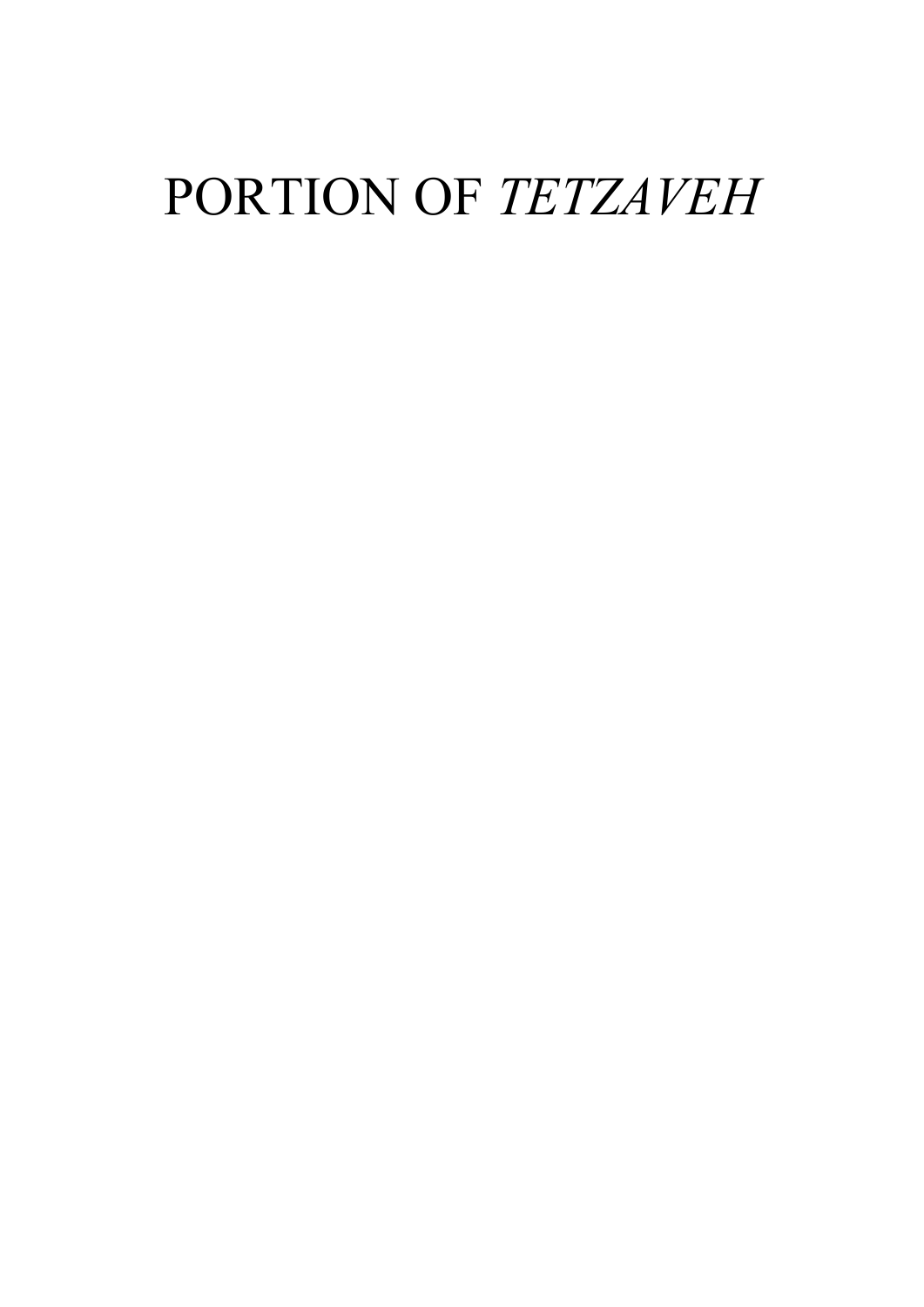## Deeper than Prophecy

Now you shall command (Sh'mos 27:20)

After the Golden Calf, G-d tells Moshe he will wipe out all the Yidden, so Moshe Rabbeinu said to G-d, "If you want to wipe out the Yidden from the world, wipe me out from your book as well." Therefore, everybody knows that Moshe Rabbeinu's name is not mentioned in the portion of this week.

We usually read the portion of *Tetzaveh* before Purim, and in the reading of the Megillah of Esther – G-d's name is not mentioned, but *gevalt* is G-d's name in felt in every word of the Megillah. Here, too, in Tetzaveh, Moshe Rabbeinu's name is not mentioned, but gevalt is Moshe Rabbeinu part of this portion.

And here I want you to open your hearts.

Someone once asked me if he should go to a certain function or not. I said to him, "You should only go to a place where if you don't go, they will feel the absence of your presence every second you are not there. But if it really wouldn't make a difference if you are there or not – don't go." Moshe's absence is felt in every passage of the portion.

When G-d says to Moshe, "I'm going to wipe out the Jews, and you will be the only one left," would you have the *chutzpah* to contradict G-d? How could have Moshe said what he said?

Moshe Rabbeinu did everything on the level of prophecy; he was always in tune. But here Moshe Rabbeinu was connecting with the inside of the inside. His inside of all insides said, "I can't be without Yidden. Ribbono shel Olam, I'm sorry to tell you, if you wipe out the Yidden, you have to wipe me out, too." What level did Moshe Rabbeinu reach at that moment? Moshe Rabbeinu reached a level that is even deeper than prophecy.

So here G-d says to Moshe, "I'm not putting your name in this parashah, not because I am angry with you, but because you have tuned into the deepest secrets of the world. And since this is where you are – "Ve'ata tetzaveh es b'nei Yisrael," I want you to tell your brother Aharon to kindle the light in the Holy Temple."

What kind of light was it?

Let me ask you, what kind of a light do we have to shine into the world? I have to shine a light of "mecheni na," a light that is deeper than whatever the world is accustomed to.

This is the light of the Holy Temple. This is the light of Purim. This is the light of love between all Yidden.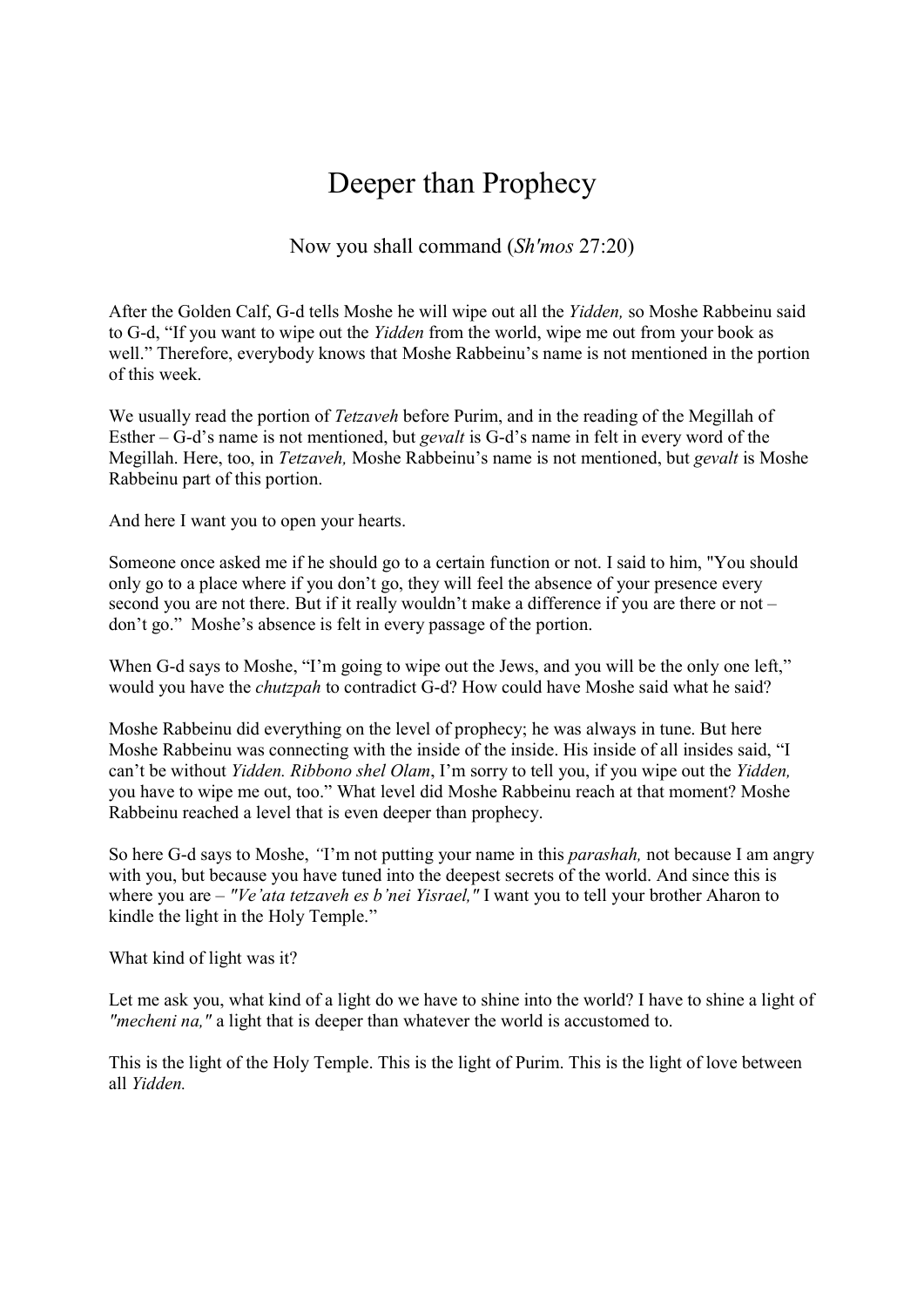### Oil

#### "They shall take for you pure olive oil" (Sh'mos 27:20)

Oil is a symbol of joy, a deep kind of pleasure.

One of the things we must refrain from during mourning is called "sichah," which is the use of oil for physical needs, which can bring one to simcha, to happiness.

Impure pleasure means that after I am finished doing something, I don't want to do it again. By the next day, I forget about it. I am consumed by that little flame of pleasure while I am doing it, but I don't want to do it again. G-d gave us a very strong nose. Our soul is a strong nose. We know exactly what is right and what is wrong. After we do something wrong, deep down we don't want to do it again. It's only that the next day we forget that we promised not to do it again.

Holy oil means that while I am doing it, I am already kindling another light. I already want to do it again.

\*\*\*

Our Sages teach us that oil is good for memory. What kind of memory are we talking about? Does it matter if I remember that George Washington was the first president of the United States? We are obviously talking about something else. When the Torah says, "Remember the Sabbath and keep it holy," (Sh'mos 20:8) this is a different kind of remembering.

What does it mean to remember someone I love? At the moment when I remember them, everything else is forgotten. To remember somebody you love means that everything in the world reminds you of them. How does a Jew remember Shabbos? Everything reminds him of Shabbos. I can stand in California, looking at the sky, and it reminds me of the holy city, Yerushalayim.

Whenever G-d blesses us with children, memory is mentioned. It says, "And G-d remembered Sarah." "And G-d remembered Rachel." Children come from that high place which is called Gd's memory. To love children means that everything reminds you of them. What does it mean when children remember you? It means that everything reminds them of you.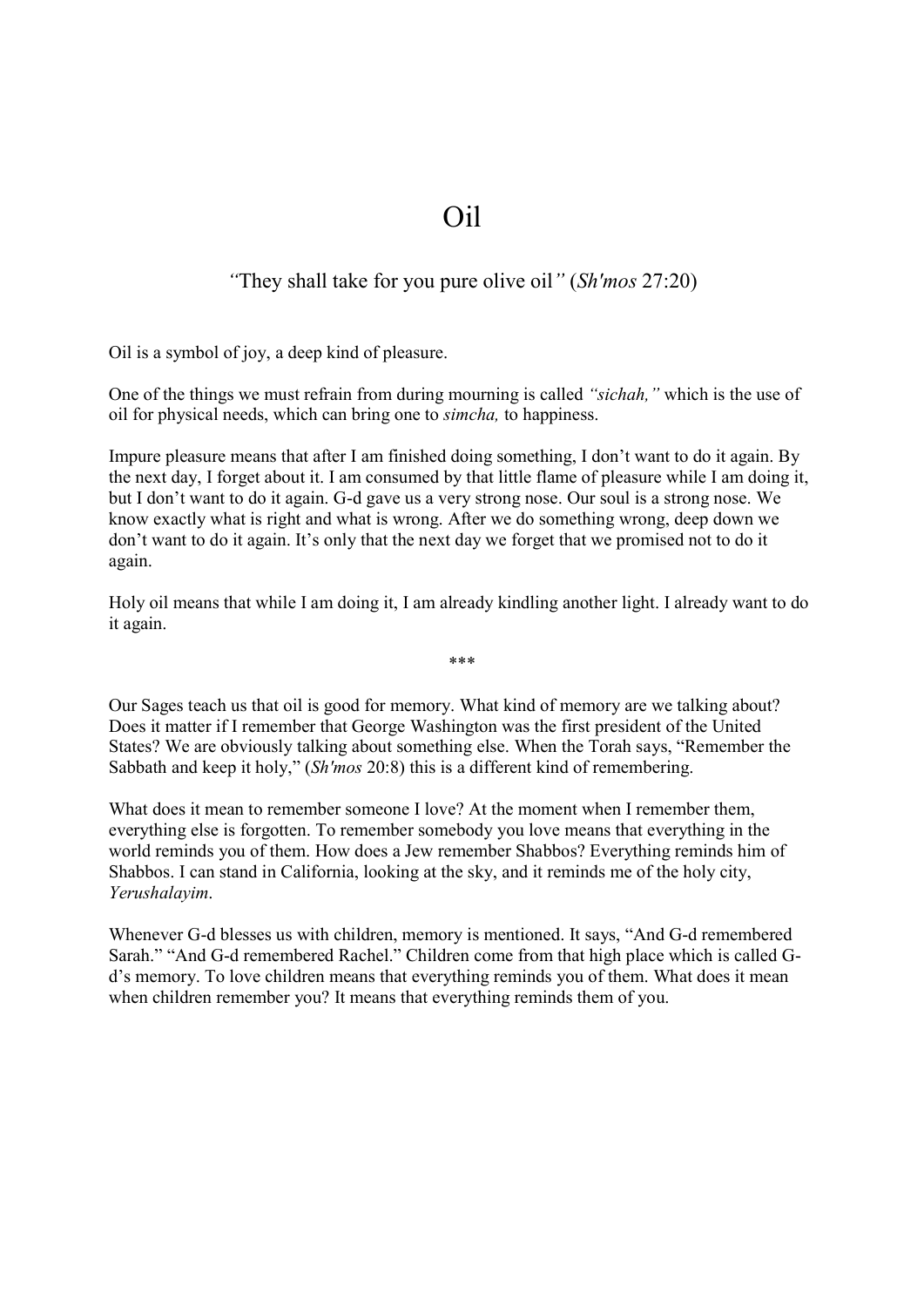## Wisdom of the Heart

#### "And you shall speak to all the wise-hearted people" (Sh'mos 28:3)

When G-d speaks to Moshe and asks for the garments of the priests to be prepared, he calls for those who have '"chochmas halev" 'wisdom of the heart.' What is this wisdom that is in the heart? What's the difference between that and the wisdom of the mind?

There is a fire burning in the heart of each and every one of us. This fire is so infinitely passionate; it wants to know G-d in an infinite way. If you come to somebody and say "Would you like to know G-d in an infinite way?" they are ready. If you ask them, "Would you like to know G-d in a finite way and start by putting on tefillin every morning?" they are not ready because our hearts yearn for the infinite.

There is wisdom of the mind and there is wisdom of the heart. As important as the wisdom of the mind is, you cannot know G-d with the wisdom of the mind alone. You have to know G-d with the wisdom of your heart. It is through all the emotions that G-d created in my heart that I should know that there is One G-d. But what is the wisdom of the heart?

As much as I'd like to know G-d in an infinite way, you have to realize one thing. You are living in this world and you will not know G-d unless you do the finite things as well. G-d promises you, in this finite thing I'll pour in the infinite. This is the vessel.

Here I want you to know the deepest depths.

Before G-d created the world, everything was infinite. In order for G-d to reveal his kingdom, Gd had, so to speak, to contract the infinity. When He created the world, He put aside all the great lights and left an empty space, and in this empty space He created the world. What is this 'empty space' all about?

There is a very strong passage in the psalms. King David says, "v'libi chalal b'kirbi" 'I made a little hole in my heart.' (Tehillim 109:22) What does this mean? The same way G-d made an empty space in His heart for me, I have to make an empty space for G-d, to understand Him in my heart. When I make a little empty space, G-d can shine my emotions into me, and then I begin to know how to serve Him. When I think evil thoughts, my heart closes up and I cannot use the same heart to understand G-d. Therefore, Reb Nachman says something very deep. The moment you think you want to serve G-d, make a little empty space in your heart, and G-d can reveal Himself to you there.

So Reb Nachman says that the empty space I create in my heart means that for one minute I, so to speak, stop being infinite. Just like G-d did with the creation of the world. You see, everybody wants to know G-d in an infinite way alone, but you can't. You have to make yourself